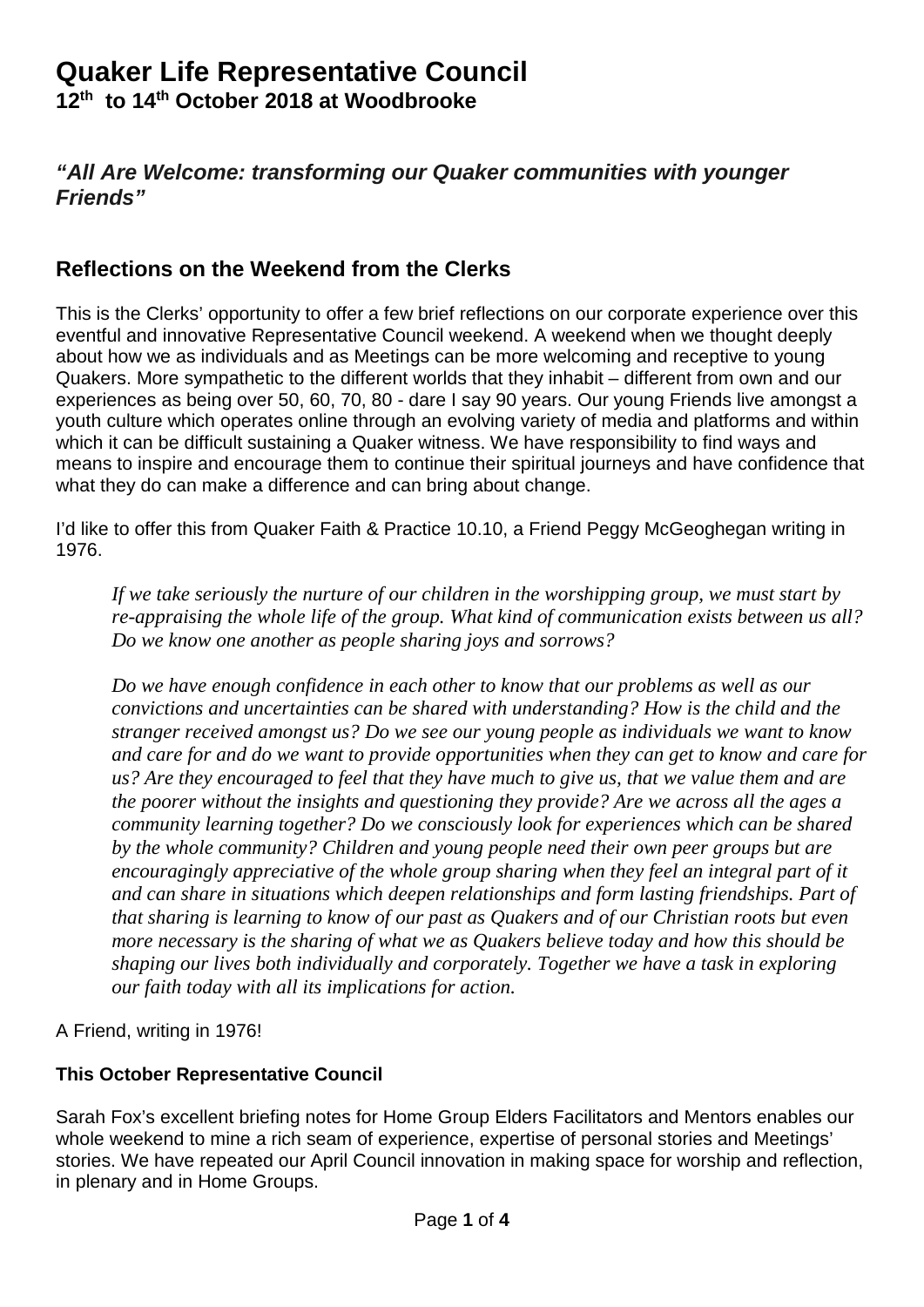Our plenary worship sessions and our Council overall has been supported by our weekend Elder, **Iain Law** from Quaker Life Central Committee. Time in our Home Groups has been an integral part of the offer at this Council. Relying on your Facilitator, Elder and Mentor to ensure that you are in a zone of comfort in exploring your experience the potential for change in your Meetings.

We are indebted to colleagues from Quaker Life staff from Friends House. In particular Howard Nurden who has led his team from Children & Young Persons with his inevitable sensitivity and perceptiveness and crafted a window into the experiences of the lives of young Quakers which has been rich, illuminating and fun.

Allow me to say a thank you to our Saturday morning speaker, Helen Chambers, who took us through a very useful and accessible resource – "All Are Welcome: Growing An All Age Community" – prepared for our Meetings and showing how we might engage with young and younger Friends. Its three call-outs

- "Reach Out" to families
- "Connect" with each other
- "Enrich" Our all-age worshipping community.

Allow me to say a thank you to our workshop providers – Alistair Fuller, Helen Chambers, Sophie Smith, Mary Penny, and Naomi Major. The workshops *see attached list* are tasters for full day workshops which the Children & Young People staff can offer to Meetings. And of course Marleen Schepers and Andrew McVicar our unfailingly helpful colleagues from Quaker Life.

But at the heart of our experience this weekend has been our encounter with young Friends ... and indeed our very delightful and even younger Friends!

Our young Friends Shivani Daxini, Daisy Everett, Emma Chandler, Juliette Chandler have very courageously come to our Council to share their stories of life within Quaker meetings, of being young Quakers and being with other young Quakers. They were introduced and questioned by our Friend Mel Cooke - Mel set the tone for a session I will remember for a very long time

I was tempted to run into detail about our young Friends responses but then remembered that they have been filmed and we can all return to and enjoy their session and indeed share it with our own Meetings. Their words are much more eloquent than anything I might try do to justice too. Remember Friends, these were young people from 14 to 24.

Instead, I'll tell you of my own astonishment and marvelling at their confidence, their clarity of expression, their perceptiveness, their lively description of their experiences with Friends young and old, their very good humour, their real seriousness about being Quaker, doing Quaker living in the spirit and bearing witness to being a Quaker amongst their friends, classmates or fellow students. What a team Friends, what a team!

I shall take back to my Area Meeting a determination to reach out and forge stronger and better links to the four Universities in our Area Meeting. And indeed to schools, which my own local meeting did last year.

The Epilogues offered by Juliette, Emma and Shivani were a particular pleasure. I will take back *"Thanksgiving"* to my Area Meeting. The expressions of thanksgiving from you Friends was diverse, from a thank you for clean, crisp white linen, thanks to rail station staff and passengers for being thoughtful and helpful for your journey, to heartfelt thanks to Friends old and, new present today or back home, and for hugs – which mean a lot to all of us.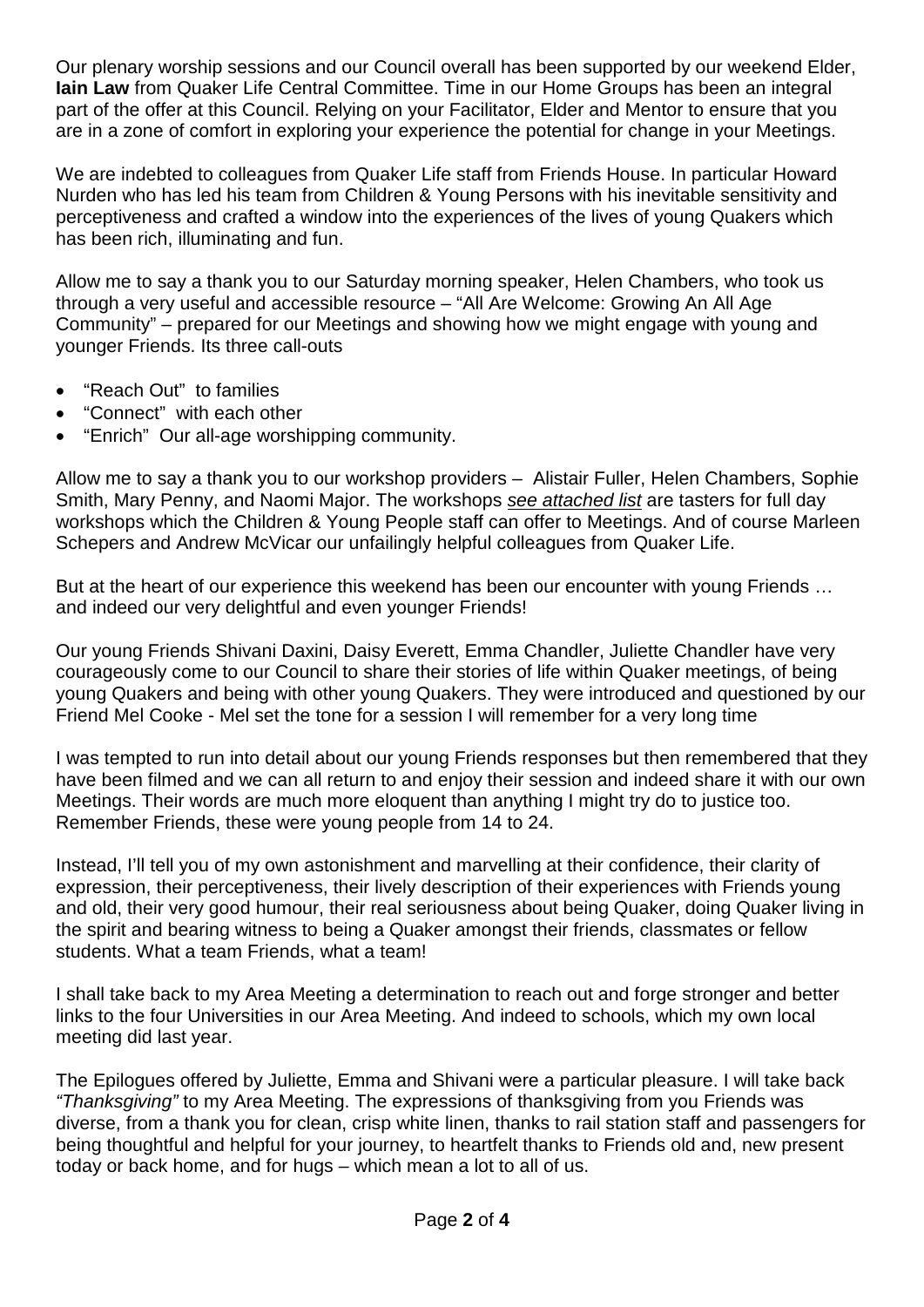We can't forget our even younger Friends – Solomon, Abraham and Miles. I shared a Home Group with Sol and Abe and they were a delight – full of big smiles, a bit shy and lovely company.

# **PERSONAL REFLECTIONS**

I'd like to offer a more personal reflection on the weekend. And my Friend and assistant Clerk Sarah Fox will also offer her personal reflections.

When the eminent American journalist and newsreader Dan Rather retired - perhaps 10 years ago – he offered a professional valediction to camera. He said one word "Courage". It has haunted me ever since.

I experienced an early discovery of self and a sense of living in the spirit – at school in the early 1960s. I made an early and accidental discovery of the Society of Friends – its astonishing history, its experience over centuries, its wisdom and its speaking truth to power. I revelled in four wonderful years at Stoke on Trent Meeting – led by Victor Burch, father to our Friend Lis Burch. I became a member in 1971. Then in 1975 I was diverted into university studies, a new career choice, job hunting. Career development. A dimming of the light. A suppression of the fire. And then a sense of losing courage to try to make a change in the world though Quaker witness.

Young Friends today – and we have seen it in our young Friends over this weekend - are much more adventurous, much brighter, more able to challenge than I ever was. More willing to get together with other young Friends. To share their lives in ways we probably don't quite know of, nor might possibly understand. And young Friends today have courage.

We need courage today. We need strength of character and solidarity with others. We need people like these young Quakers, Quakers who have the courage to challenge authority, to speak truth to power. To say yes to positive change for our communities. To living in the spirit as well as living in the world. This weekend has reassured me that we do have young Quakers amongst us, in our Meetings who do have courage. What might they achieve? What difference might they make? We as Meetings must invest in and support this courage that they have and keep it burning.

I'd like to close my reflections by going back to Quaker Faith and Practice 19.35 and record the children of Bristol Meeting in 1682.

*"On the 7th of the month called July, they dispersed the meeting which then consisted chiefly of children; for the men and women being generally in prison, the children kept up their meetings regularly, and with a remarkable gravity and composure: it was surprising to see the manly courage and constancy with which some of the boys behaved on this occasion, keeping close to meetings in the absence of their parents, and undergoing on that account many abuses with patience… On the 30th, in the afternoon, about fifty-five were at the meeting, when Helliar, with a twisted whalebone-stock, beat many of them unmercifully, striking them violent blows on their heads, necks and faces, few of them escaping without some marks of his fury…*

*He also [on 13 August] sent eleven boys and four girls to Bridewell, till a Friend engaged for their appearance next day before the deputy mayor, who endeavoured both by persuasions and threats to make them promise to come at no more meetings; but the children in that respect were unmoveable: wherefore they were sent to Bridewell again, Helliar, to terrify them, charging the keeper to provide a new cat of ninetails against next morning. Next day at the Tolzey [mayoral court]he urged the justices to have them corrected, but could not*